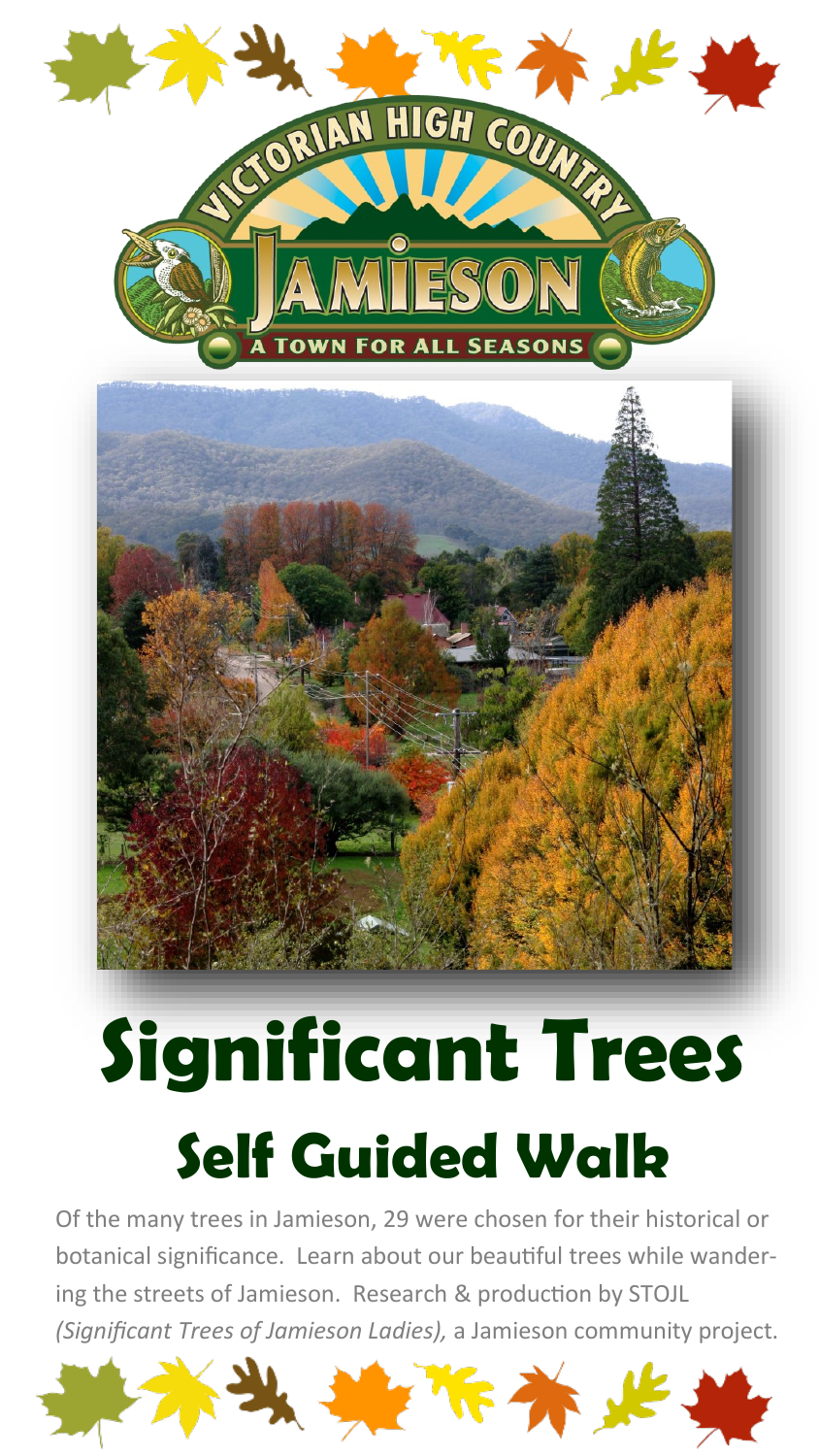

# **1. Maples - Japanese (***Acer palmatum)***, Canadian (***A. rubrum)***, Lipstick, October Glory, Variegated**

Jamieson has many types of Maple trees around town, glorious in autumn. See the beautiful Maple lined Cobham

St and the old majestic specimen at the Post Office.

# **2. Elm Trees - English Elm (***Ulmus procera)***, Silver Elm (***Ulmus minor '***Variegata')**

English Elm is between Post Office and Gerrans reserve. Planted to commemorate Queen Victoria's Golden Jubilee in 1887. Silver Elm can be found at the Big Pool picnic area.

# **3. Hornbeam - European Hornbeam (***Carpinus betulus***)**

A stand of European Hornbeams can be found bordering the Big Pool picnic area and the Jamieson Caravan Park. There is another species (unknown) in Gerrans Reserve.

# **4. Bull Bay Magnolia—***Magnolia grandiflora*

At Jamieson Courthouse Hotel corner, planted a year after the hotel was built c1865. Survived both pub fires. Another specimen was planted in Gerrans Reserve for the Jamieson  $150<sup>th</sup>$  Anniversary in 2011. More specimens can be found at the Big Pool picnic area.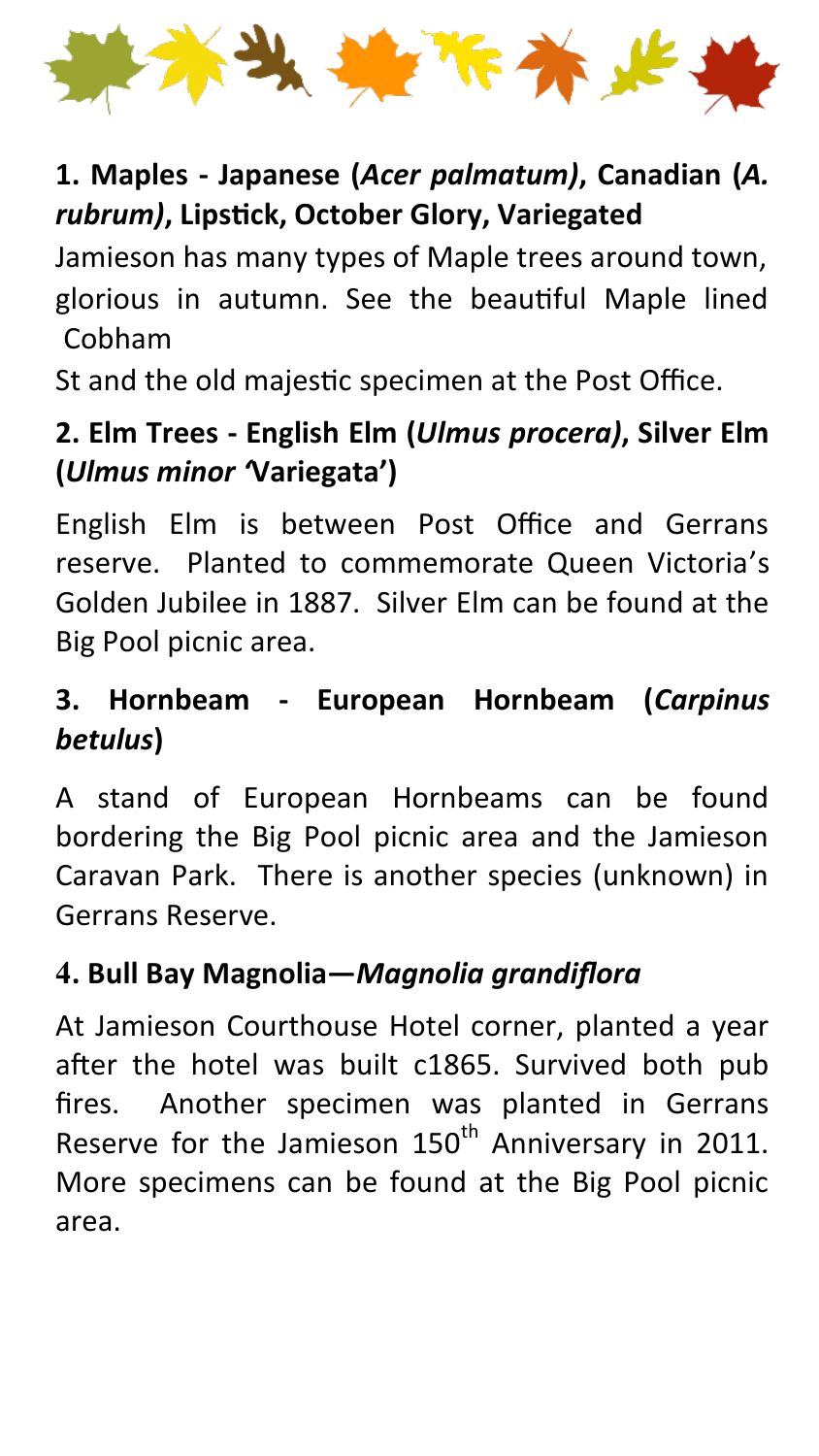

# **5. Giant Sequoia - Sierra Redwood (***Sequoiadendrum giganteum***)**

Planted in the 1860's as part of Von Mueller<sup>2</sup> planting, having been ordered by the then Magistrate of Jamieson. Originally 4 trees but two diseased specimens were cut down in 2011. The largest, behind the Police residence, was registered with the National Trust in 2000 (tree removed in 2016). Two local residents, Julie Guppy & Wendy Blackledge, climbed to the top of this tree in 1963, when both were 12 years old.

#### **6. Lombardy Poplars -** *Populus nigra '***Italica'**

Poplars planted over 100 years ago are found at the corner of the Police Paddocks and feature in many of the old town photos. The largest poplar is located on The Island, beside the Goulburn River, believed to have been planted by Dr Nash in 1860's. The 7 poplars in the middle of The Island were planted in 1991 by local resident, Fred Mertzlin, to replace the famous "seven sisters" near Foots' Bridge.

#### **7. Maiden Hair Tree -** *Ginkgo biloba*

A unique tree with broad leaves, the largest of which is at the corner of Bridge & Cobham Sts. An avenue of these trees is located at the southern end of Brown St.

#### **8. Dawn Redwood -** *Metasequoia glyptostroboides*

A rare deciduous Sequoia, believed extinct until found in China in 1940's. Biggest specimen located on Jamieson river at Big Pool picnic area. Also a large specimen on the corner of Nash & Cobham Sts.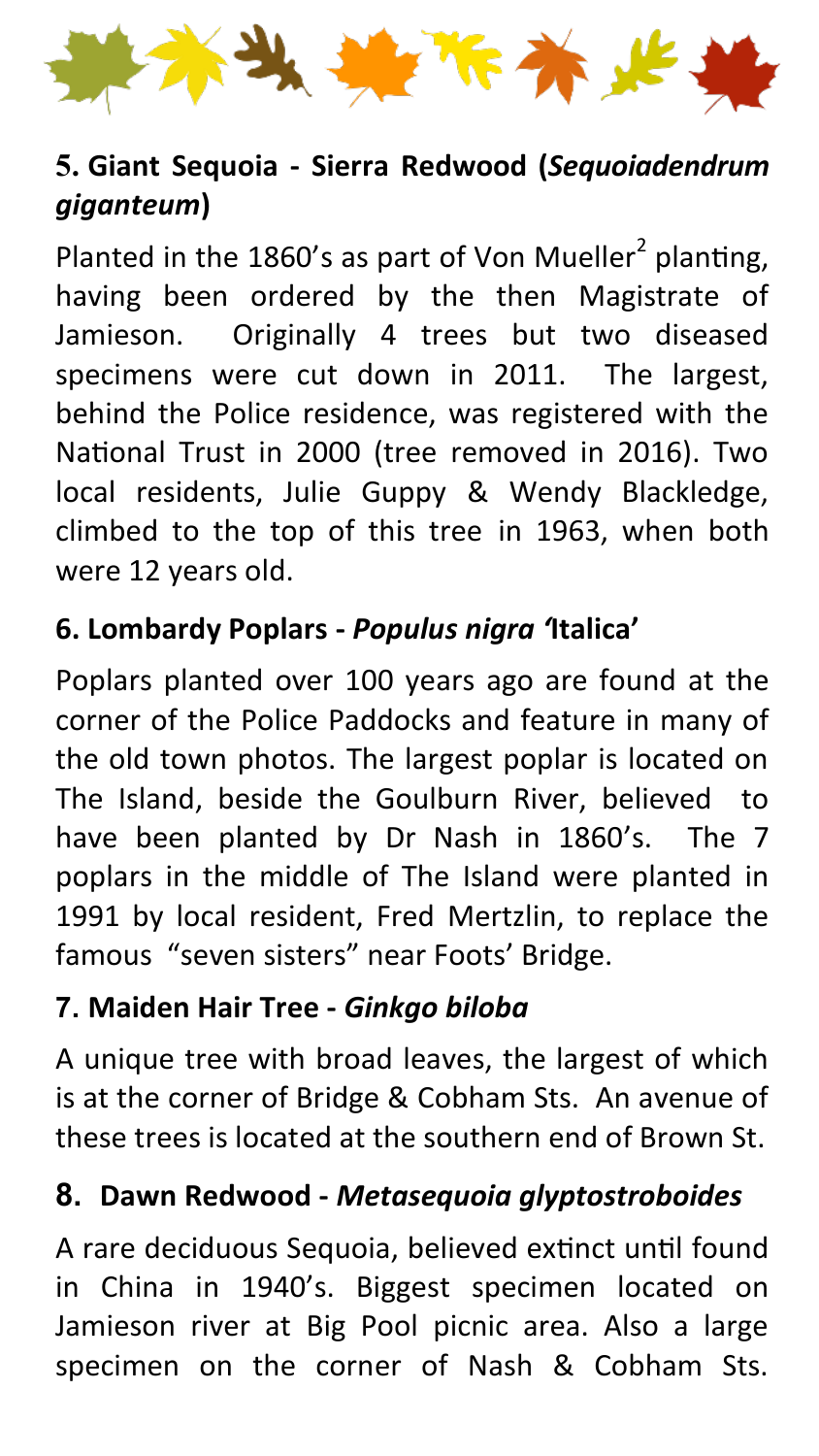Beautiful golden leaves in autumn.

# **9. Californian Redwood -** *Sequoia sempervirens*

Beautiful species of sequoia tree found beside the Metasequoia on Nash St.

# **10. Tupelo -** *Nyssa sylvatica*

Grey St beside Memorial Hall. Magnificent autumn foliage. A row of these trees also at the southern end of Nash St.

# **11. Chinese Sweet Gum -** *Liquidambar formosana*

These rare, grafted Liquidambar trees, commonly known as Chinese Sweet Gums, were planted along Cobham St by John Fogarty $^1$  c1970's.

# **12. Tulip Tree -** *Liriodendron tulipifera*

Planted by John Fogarty $^1$  around Jamieson. A row of tulip trees are on Chenery St median strip and large specimens at the end of Grey St. Beautiful tulip flowers in the spring.

#### **13. Wollemi Pine -** *Wollemia nobilis*

Very slow growing tree found at the Big Pool picnic area. Not a pine, but a coniferous tree in the family Araucariaceae. Critically endangered and protected within Australia. This species was only discovered in 1994.

#### **14. Camphor Laurel -** *Cinnamomum camphora*

Located at The Big Pool picnic area, near the Caravan Park. A large evergreen tree with glossy, waxy leaves. Leaves give off a smell of camphor when crushed.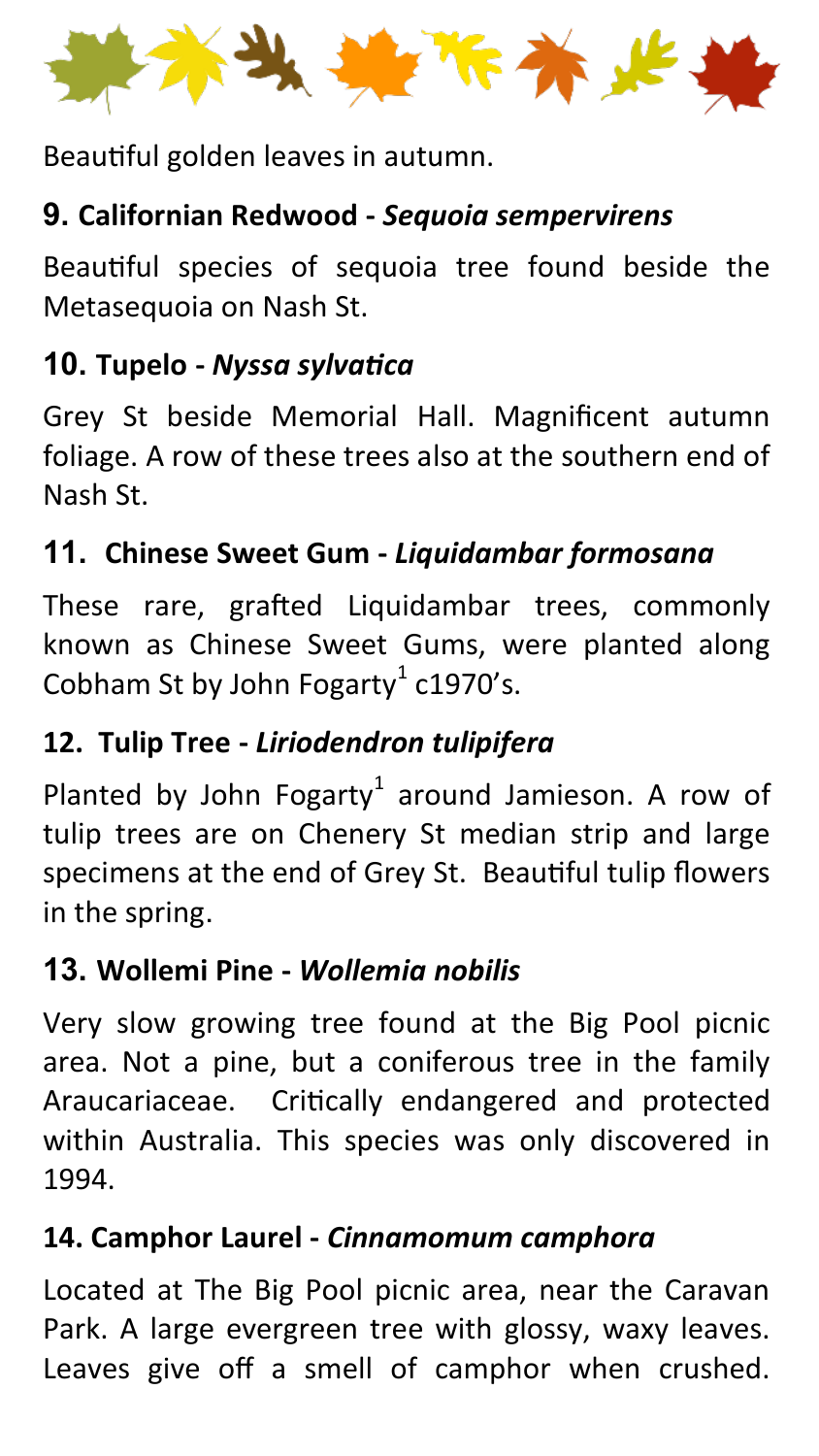

Produces bright green foliage in spring with a mass of white flowers.

# **15. Golden Honey Locust -** *Gleditsia triacanthos var. inermis '***Sunburst'**

A fast growing tree found on Grey St. Brilliant lime green foliage turning yellow in autumn.

# **16. Cabbage Tree -** *Cordyline australis*

On the corner of Bridge & Perkins Sts. Planted in early 1900's at the entrance to the main street of Jamieson. Noted in many of the old pictures of Jamieson.

#### **17. Irish Strawberry Tree -** *Arbutus unedo*

On corner of Perkins and Mary St., and on Perkins St. in front of St John's Catholic Church. An evergreen with cream flowers in autumn resembling Lily of the Valley. Red strawberry-like fruit in spring.

#### **18. Horse Chestnut -** *Aesculus hippocastanum*

The oldest specimen is on Chenery St at Twin River Cabins. Planted in 1860's from trees obtained from Melbourne Botanical Gardens under the direction of Von Mueller<sup>2</sup>

#### **19. Olive Tree -** *Olea europaea cv.*

This tree on Chenery St is estimated to be 150 years old.

# **20. Chinese Pistachio -** *Pistacia chinensis*

Opposite the Cafe in Grey St and in the grounds of St John's Church.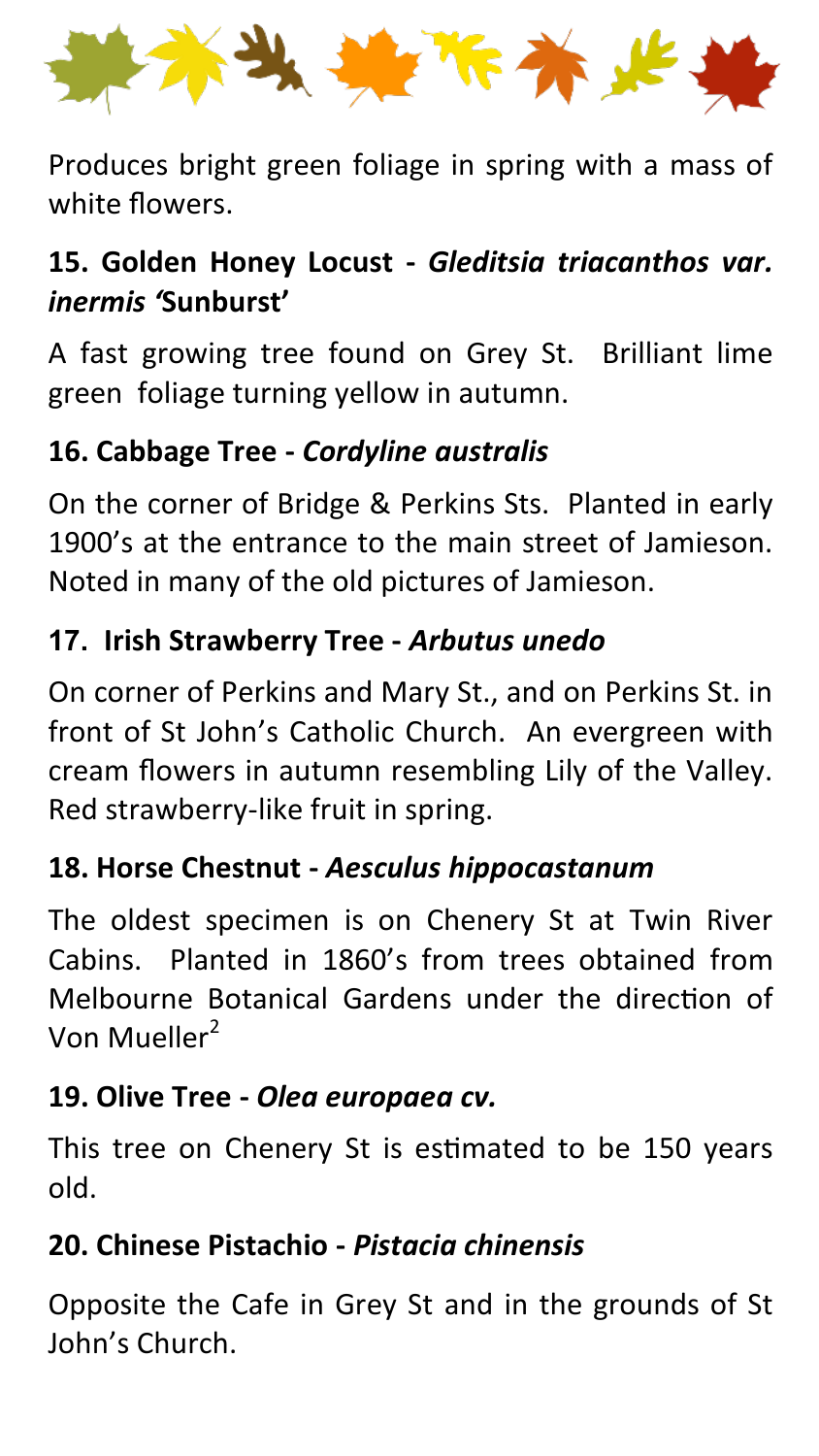

#### **21. English Oak—***Quercus robur*

The oldest Oak tree (c1860) is located at the northern end of Matthews Reserve. Believed to be the original Oak from which most other Oaks in town were grown. St. Peters Anglican Church on Grey St. has 10 large oak trees.

#### **22a. Pine—Bhutan Pine -** *Pinus wallichiana*

The oldest are located opposite Jamieson River Automotive and at Jamieson Primary School. Part of early tree planting around Jamieson in 1882. Many exotic specimens were sent by Baron Von Mueller<sup>2</sup> on request by head teacher, H T Webb.

# **22b. Sitka Spruce—***Pinus sitchensis*

Located at the Jamieson Primary School, part of the 1860's planting.

# **22c. Scots Pine -** *Pinus sylvestris*

Also located at the Jamieson Primary School, part of the Von Mueller<sup>2</sup> planting.

# **23. Desert Ash -** *Fraxinus angustifolia*

In front of Jamieson Primary School and part of the original planting in 1882. Supplied by Von Mueller<sup>2</sup> on request from headmaster, H T Webb. Scheduled for felling, but saved by efforts of passionate resident, Wendy Blackledge.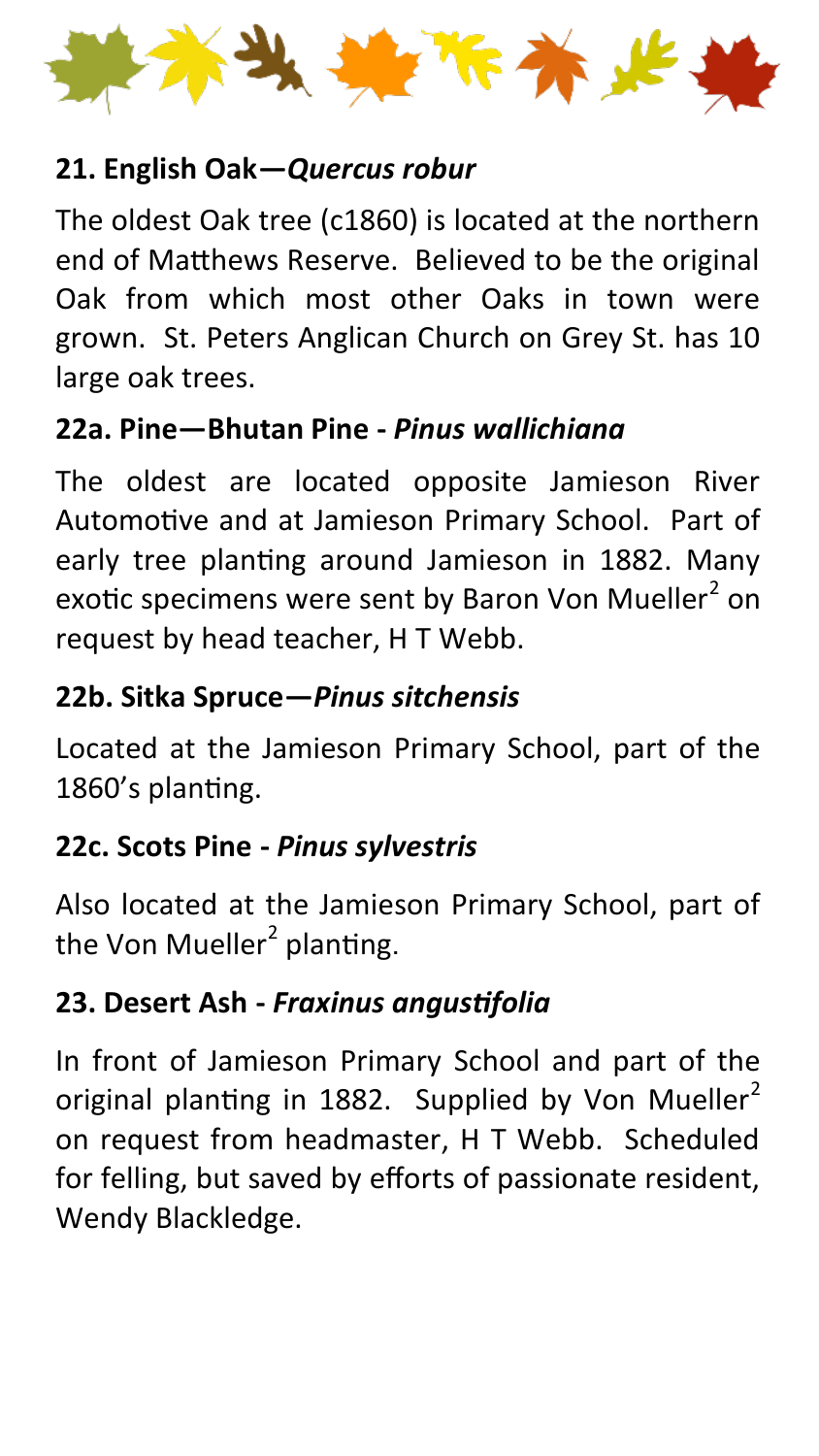

#### **24. Indian Bean Tree -** *Catalpifolia speciosa*

At the Jamieson Primary School and part of the tree planting of 1882. Fast growing tree with large heart shaped leaves and beautiful foxglove flowers in spring.

# **25. Crepe Myrtle -** *Lagerstroemia indica x L. fauriei cv's.*

Perkins St is lined with beautiful Crepe Myrtles. Post Mistress, Julie Guppy, co-ordinated the donation of trees by local residents in 2009. Beautiful flowering tree through spring and summer.

#### **26. Persian Ironwood -** *Parrotia persica*

On both sides of Nash St from Perkins St. to Cobham St. A favourite Autumn tree with leaves changing from rich purple to brilliant red.

#### **27. Eucalypts - Manna Gum -** *Eucalyptus viminalis*

Manna Gums were originally planted around Jamieson by John Fogarty $^1$  for koalas and as a representation of local native trees. Many large gums are located on The Island and beside the Jamieson river.

#### **28. Apple Trees -** *Malus domestica cv's.*

An orchard of Apple trees was planted on The Island by Dr Nash in 1860's. These trees still bear fruit but have been harshly trimmed by the deer who graze during the night.